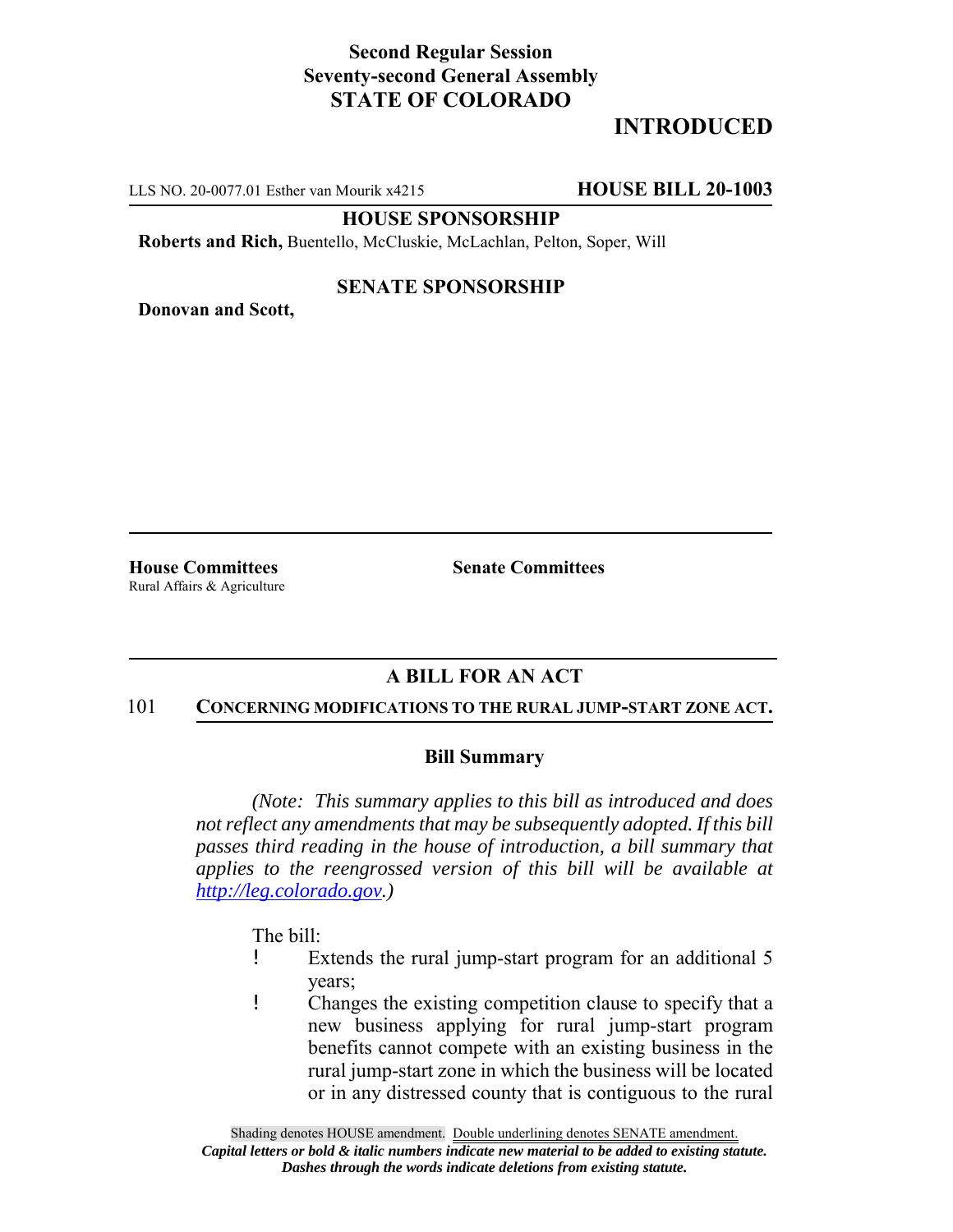jump-start zone; and

- ! Adds economic development organizations as authorized entities to apply to:
	- Form a rural jump-start zone; or
	- ! To allow a new business to participate in the rural jump-start program.
- *Be it enacted by the General Assembly of the State of Colorado:*
- **SECTION 1.** In Colorado Revised Statutes, 39-30.5-103, **amend**
- the introductory portion and (7)(d); and **add** (1.5) and (4.5) as follows:
- **39-30.5-103. Definitions.** As used in this article ARTICLE 30.5,
- unless the context otherwise requires:
- (1.5) "COLORADO OFFICE OF ECONOMIC DEVELOPMENT" OR "OFFICE" MEANS THE COLORADO OFFICE OF ECONOMIC DEVELOPMENT CREATED IN SECTION 24-48.5-101.
- (4.5) "ECONOMIC DEVELOPMENT ORGANIZATION" MEANS A NONPROFIT ORGANIZATION OR GOVERNMENTAL ENTITY SUCH AS A SMALL BUSINESS DEVELOPMENT CENTER, A BUSINESS ACCELERATOR OR INCUBATOR, A WORKFORCE CENTER, A LOCAL ECONOMIC DEVELOPER, OR OTHER SUCH ORGANIZATION OR ENTITY THAT PROMOTES LOCAL ECONOMIC DEVELOPMENT, BUT DOES NOT INCLUDE THE COMMISSION OR THE OFFICE.
- (7) "New business" means a business that:
- (d) Is not substantially similar in operation to and, AT THE TIME THE NEW BUSINESS SUBMITS ITS APPLICATION TO PARTICIPATE IN THE RURAL JUMP-START ZONE PROGRAM, does not directly compete with the 19 core function of a business that is operating in the state at the time the new business submits its application to a state institution of higher 21 education to participate in the rural jump-start zone program THE RURAL 22 JUMP-START ZONE IN WHICH THE NEW BUSINESS WILL BE LOCATED AND IN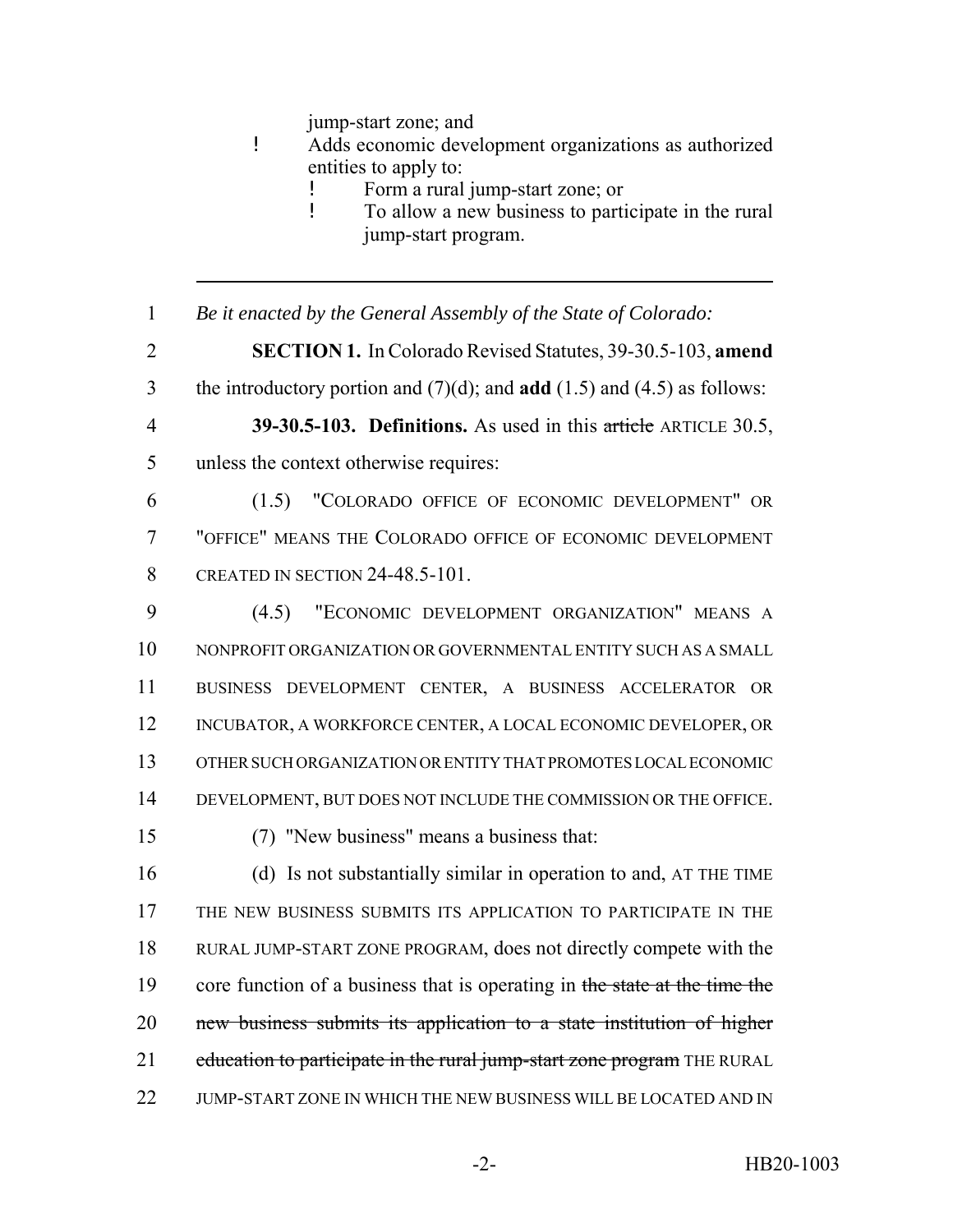**SECTION 2.** In Colorado Revised Statutes, 39-30.5-104, **amend** 3 (1)(a) introductory portion,  $(1)(a)(III)$ ,  $(4)$ ,  $(5)$ ,  $(6)(a)$  introductory portion, 4 (6)(a)(I), (6)(a)(III) introductory portion, (6)(a)(III)(B), (6)(b) 5 introductory portion,  $(6)(b)(I)$ ,  $(7)(a)$ ,  $(7)(b)(I)$ ,  $(7)(b)(II)$ , and  $(9)$ ; and **add** (4.5) as follows:

 **39-30.5-104. Rural jump-start zone program requirements - commission guidelines - definitions.** (1) (a) The commission shall develop guidelines for the administration of the rural jump-start zone 10 program created in this article ARTICLE 30.5, including, but not limited to:

 (III) Guidelines concerning the process by which the commission will determine whether a new business is not substantially similar in operation to and does not directly compete with the core function of a 14 business that is operating in the state RURAL JUMP-START ZONE IN WHICH THE NEW BUSINESS WILL BE LOCATED AND IN A DISTRESSED COUNTY CONTIGUOUS TO THE RURAL JUMP-START ZONE at the time the new business submits its application to a state institution of higher education OR AN ECONOMIC DEVELOPMENT ORGANIZATION to participate in the rural jump-start zone program.

 (4) (a) A state institution of higher education OR AN ECONOMIC DEVELOPMENT ORGANIZATION intending to participate in the rural 22 jump-start zone program shall adopt a conflict of interest policy. The conflict of interest policy must provide that:

 (I) A representative of the state institution of higher education OR THE ECONOMIC DEVELOPMENT ORGANIZATION may not use the relationship between the state institution of higher education OR THE ECONOMIC DEVELOPMENT ORGANIZATION and the new business as a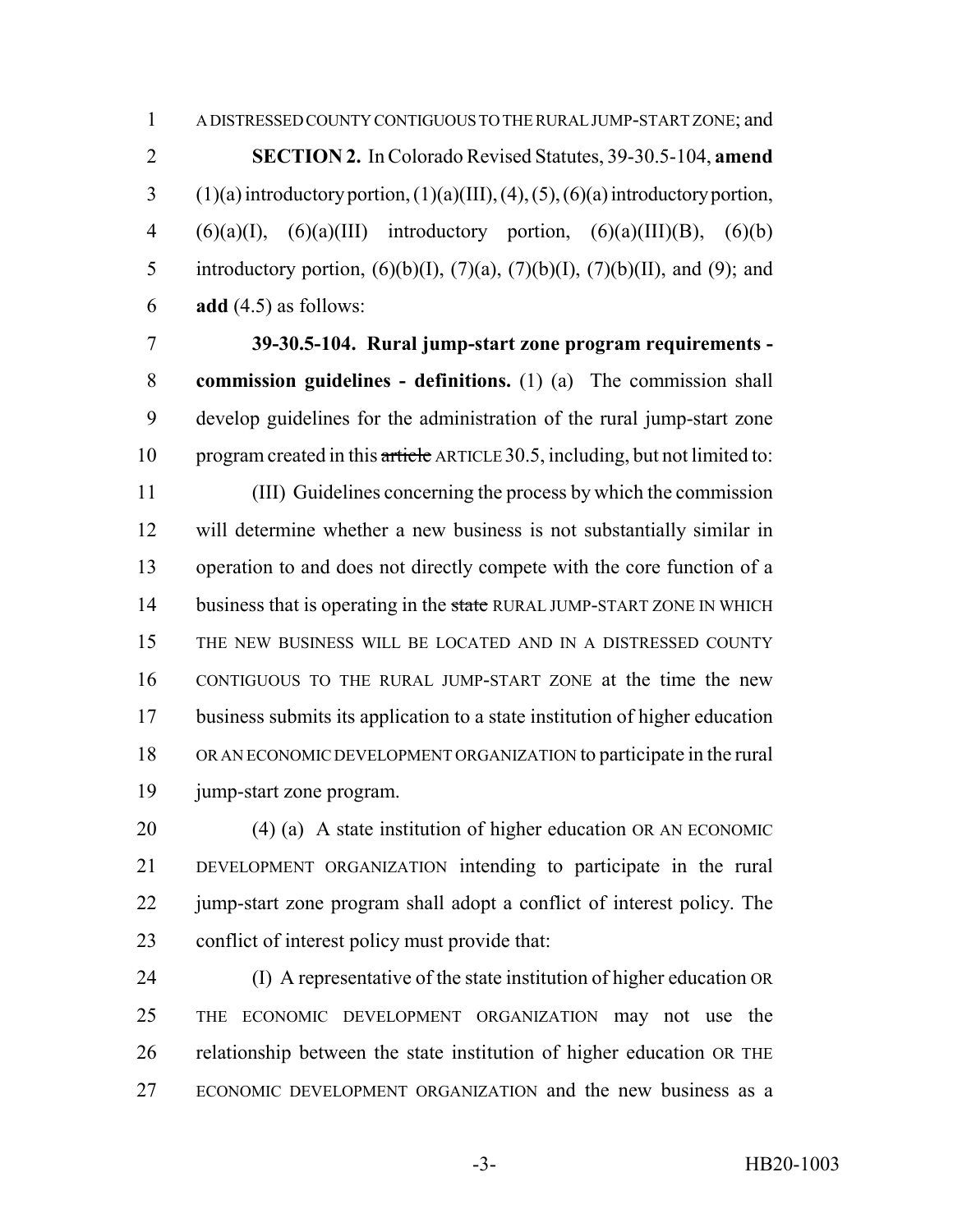means for inurement or private benefit to the representative of the state institution of higher education OR THE ECONOMIC DEVELOPMENT ORGANIZATION, any relative of such representative, or any business interests of such representative;

 (II) A person who engages in the business of selling goods or services to a state institution of higher education OR TO AN ECONOMIC DEVELOPMENT ORGANIZATION, an employee of such person, or a person with a business interest in such person's business shall not vote on or participate in the administration by the state institution of higher education OR BY THE ECONOMIC DEVELOPMENT ORGANIZATION of any transaction with such business; and

 (III) (A) Upon becoming aware of an actual or potential conflict of interest, a representative of the state institution of higher education OR THE ECONOMIC DEVELOPMENT ORGANIZATION shall advise the chief academic officers or executive director of the institution OR THE EXECUTIVE DIRECTOR OF THE ECONOMIC DEVELOPMENT ORGANIZATION of the conflict.

 (B) Each state institution of higher education AND EACH ECONOMIC DEVELOPMENT ORGANIZATION shall maintain a written record 20 of all disclosures made pursuant to  $sub-subparagraph (A)$  of this 21 subparagraph  $(HH)$  SUBSECTION  $(4)(a)(III)(A)$  OF THIS SECTION.

 (C) By January 31, 2016, and by January 31 of each year 23 thereafter,  $\alpha$  EACH state institution of higher education AND EACH ECONOMIC DEVELOPMENT ORGANIZATION shall provide the record 25 maintained under sub-subparagraph (B) of this subparagraph (III) 26 SUBSECTION (4)(a)(III)(B) OF THIS SECTION to the commission.

(b) For the purposes of a conflict-of-interest policy developed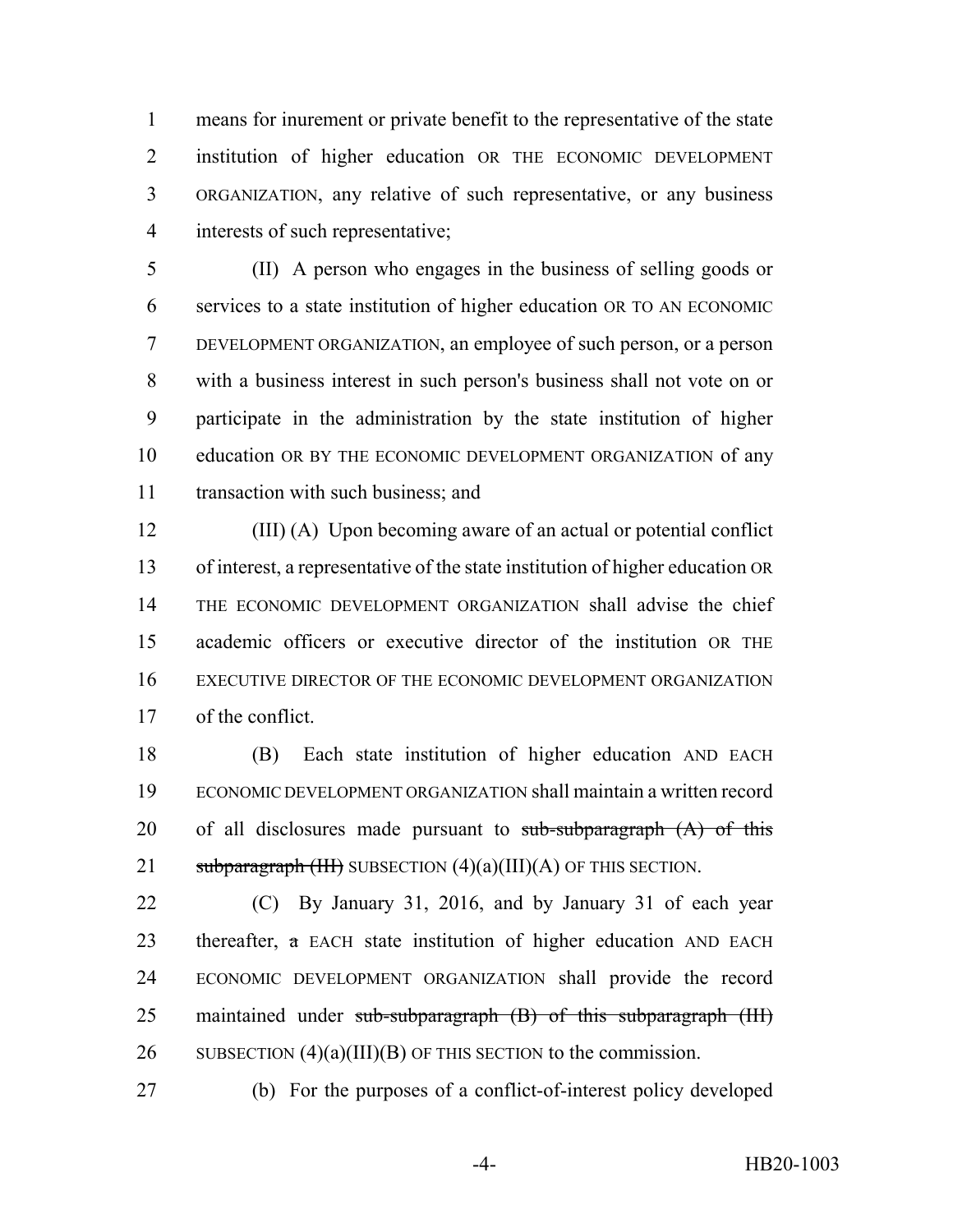1 under paragraph (a) of this subsection  $(4)$  SUBSECTION  $(4)(a)$  OF THIS SECTION:

(I) "Business interest" means that a representative:

 (A) Owns or controls ten percent or more of the stock of the entity; or

(B) Serves as an officer, director, or partner of the entity.

 (II) "Relative" means any person living in the same household as the representative of the state institution of higher education OR OF THE ECONOMIC DEVELOPMENT ORGANIZATION, any person who is a direct descendant of the representative's grandparents, or the spouse of such representative.

 (III) "Representative of the state institution of higher education OR OF THE ECONOMIC DEVELOPMENT ORGANIZATION" means any employee with decision-making authority over the rural jump-start zone program. (4.5) AN ECONOMIC DEVELOPMENT ORGANIZATION INTENDING TO PARTICIPATE IN THE RURAL JUMP-START ZONE PROGRAM MUST BE APPROVED BY THE COMMISSION AS ESTABLISHED IN THE COMMISSION'S GUIDELINES.

19 (5) A new business shall MUST apply to a state institution of higher education OR AN ECONOMIC DEVELOPMENT ORGANIZATION to participate in a rural jump-start zone program. The state institution of higher education OR ECONOMIC DEVELOPMENT ORGANIZATION shall require the new business to provide documentation that the new business meets the definition of new business as specified in section 39-30.5-103 (7) and that the new hires will meet the definition of new hire as specified in section 39-30.5-103 (8). If the state institution of higher education OR ECONOMIC DEVELOPMENT ORGANIZATION approves the new business, then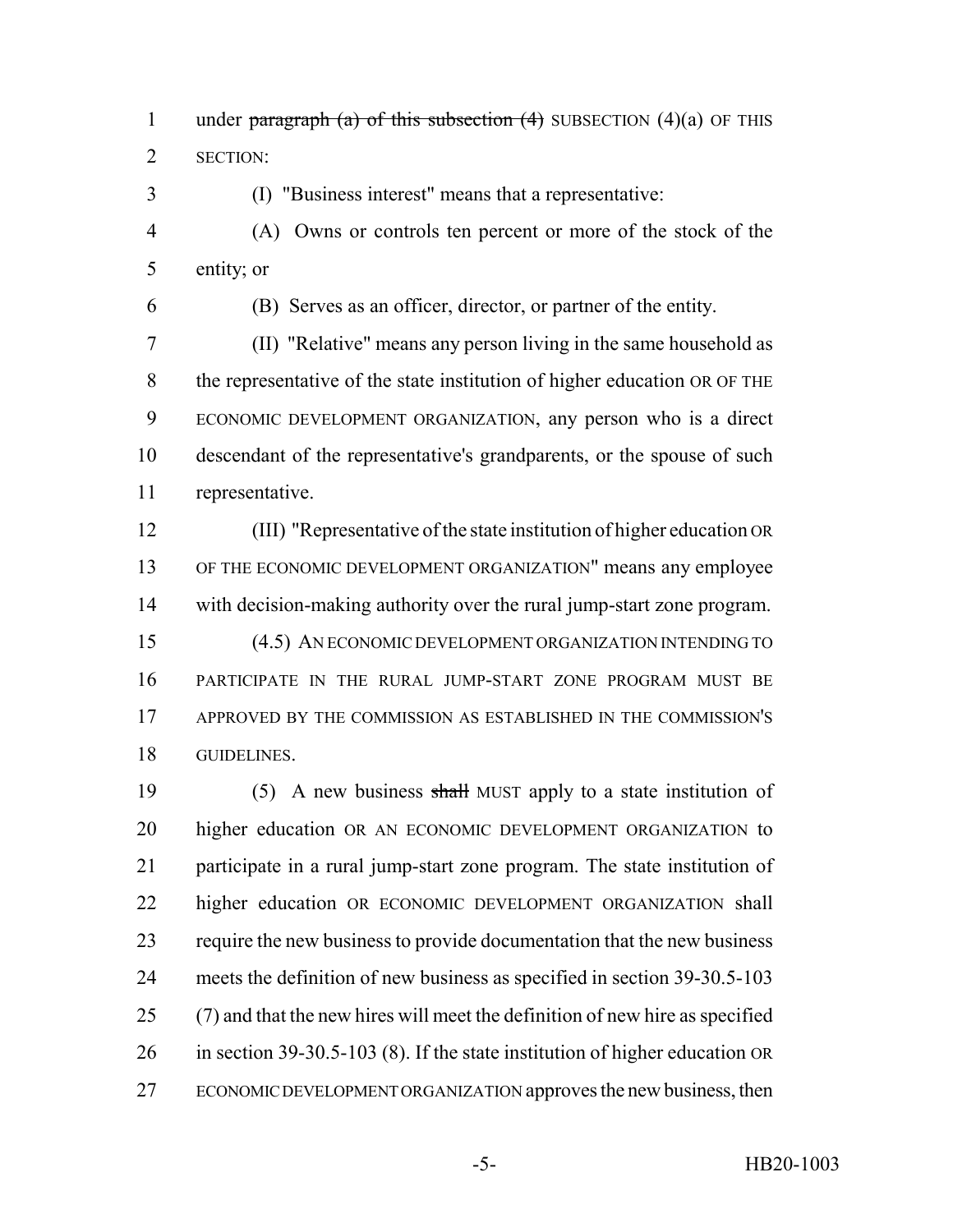the state institution of higher education OR ECONOMIC DEVELOPMENT ORGANIZATION shall apply to the commission for the approval of a rural jump-start zone as specified in subsection (6) of this section and approval of the new business for the rural jump-start zone program benefits as specified in subsection (7) of this section.

 (6) (a) Upon approving a new business as specified in subsection (5) of this section, the state institution of higher education OR ECONOMIC DEVELOPMENT ORGANIZATION shall submit a complete written application for approval for a rural jump-start zone to the commission by the deadline established in the commission's guidelines. The application must include: 11 (I) EITHER THE identification of:

 (A) The state institution of higher education and identification of either the distressed county in which a campus is located or the distressed county that is included in the community college's service area or the regional education provider's service area; OR

 (B) THE ECONOMIC DEVELOPMENT ORGANIZATION AND IDENTIFICATION OF THE DISTRESSED COUNTY IN WHICH THE ORGANIZATION 18 IS LOCATED OR SERVES;

 (III) Satisfactory documentation that there exists a relationship between the new business and the state institution of higher education OR BETWEEN THE NEW BUSINESS AND THE ECONOMIC DEVELOPMENT ORGANIZATION. Such documentation must show that:

 (B) The mission and activities of the new business align with or further EITHER the academic mission of the state institution of higher education OR THE MISSION OF THE ECONOMIC DEVELOPMENT ORGANIZATION.

(b) A state institution of higher education OR ECONOMIC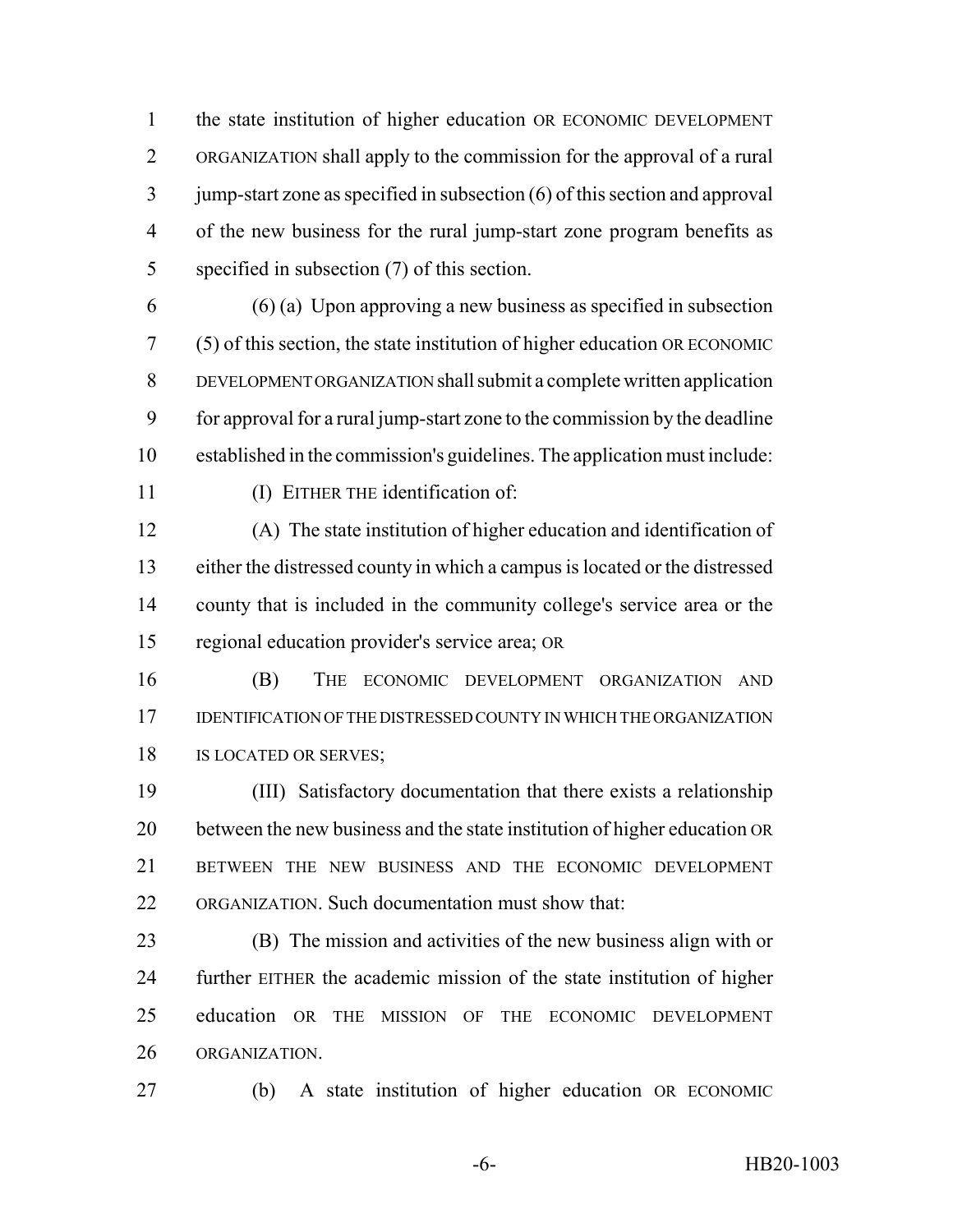DEVELOPMENT ORGANIZATION may also submit a complete written 2 application for approval for a rural jump-start zone to the commission by the deadlines established in the commission's guidelines when such state institution of higher education OR ECONOMIC DEVELOPMENT ORGANIZATION has not yet approved a new business as specified in subsection (5) of this section. In this case, the application must include:

 (I) (A) Identification of the state institution of higher education and identification of either the distressed county in which a campus is located or the distressed county that is included in the community college's service area or the regional education provider's service area; OR (B) IDENTIFICATION OF THE ECONOMIC DEVELOPMENT ORGANIZATION AND IDENTIFICATION OF THE DISTRESSED COUNTY IN

WHICH THE ORGANIZATION IS LOCATED OR SERVES.

 (7) (a) The commission shall, at a public meeting properly noticed, review each application for a rural jump-start zone submitted by a state institution of higher education OR AN ECONOMIC DEVELOPMENT ORGANIZATION. Based on the application submitted and the commission's guidelines, the commission may approve the rural jump-start zone and may approve the new business for the rural jump-start zone program benefits specified in section 39-30.5-105; except that the commission may not approve more than three rural jump-start zones for the 2016 calendar year and may not approve any rural jump-start zones or approve any new businesses for the rural jump-start zone program benefits on and after 24 January 1, 2021 JANUARY 1, 2026. The commission may only approve a new business for the rural jump-start zone program benefits if the commission is satisfied that the new business meets the definition of new business as specified in section 39-30.5-103 (7), that the new hires will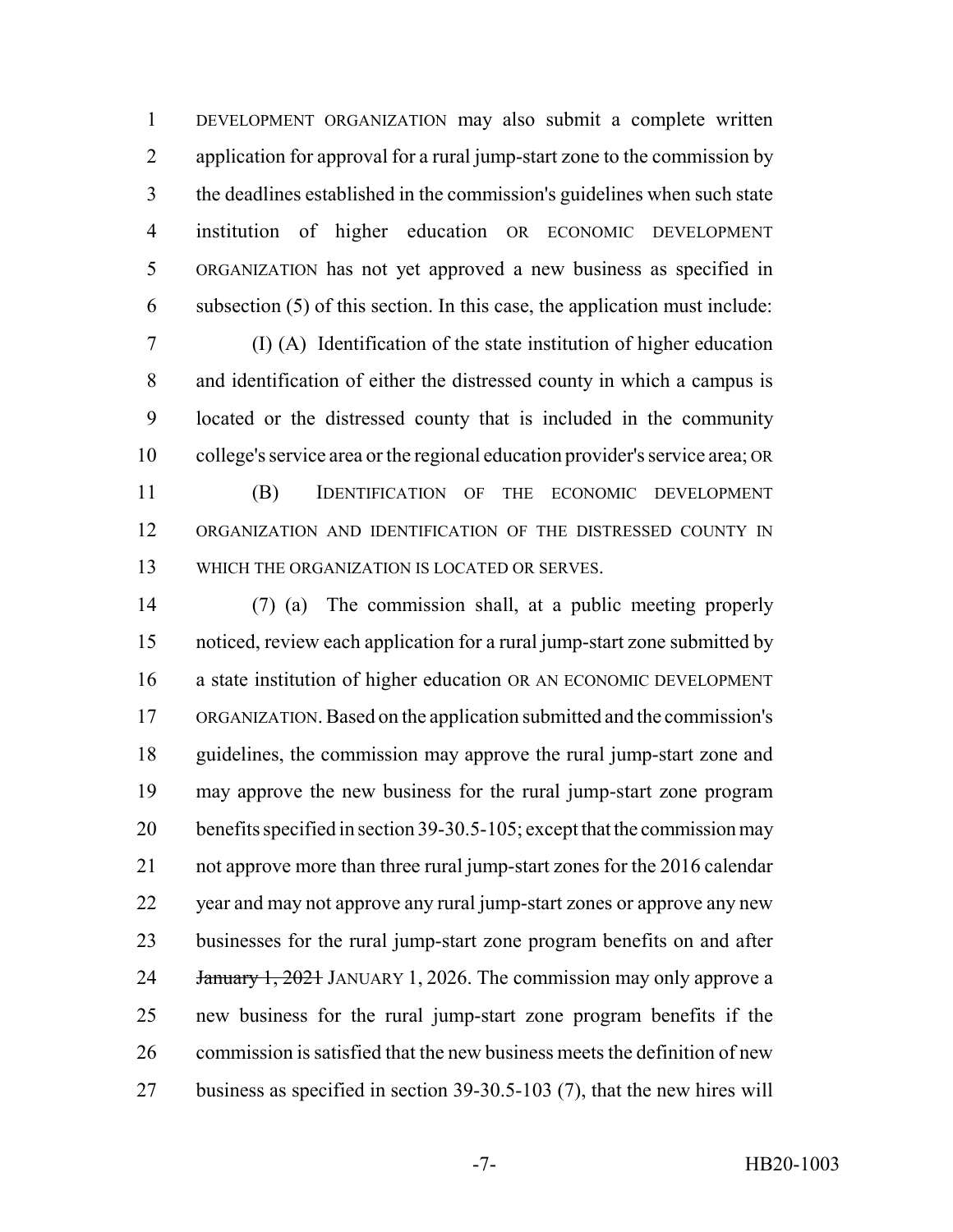meet the definition of new hire as specified in section 39-30.5-103 (8), and that the new business will be located in the rural jump-start zone for which the state institution of higher education OR ECONOMIC DEVELOPMENT ORGANIZATION sought approval.

 (b) (I) A new business that receives approval as specified in 6 paragraph (a) of this subsection  $(7)$  SUBSECTION  $(7)(a)$  OF THIS SECTION for the rural jump-start zone program benefits must submit a request for the issuance of a credit certificate by the deadlines established in the commission's guidelines. The request must include an estimated amount, as calculated by the new business, of the income tax credits for the new business and any new hires and the sales and use tax refunds allowed in 12 section 39-30.5-105 and an estimated amount, as calculated by the new business, of incentive payments, exemptions, or refunds provided by local governments as specified in section 39-30.5-106.

 (II) The commission shall not issue more than a total of two hundred credit certificates in one income tax year for all new hires employed by all new businesses in each rural jump-start zone that receive 18 approval as specified in paragraph (a) of this subsection  $(7)$  SUBSECTION (7)(a) OF THIS SECTION; except that the commission has the discretion to increase this limit to three hundred credit certificates if the new business is in one of the fourteen industries that the commission targets for economic development in the state.

23 (9) The Colorado office of economic development created in 24 section 24-48.5-101, C.R.S., may make recommendations to the commission regarding any of the commission's duties and responsibilities 26 outlined in this article ARTICLE 30.5, may provide staff assistance to the commission, and may assist the commission in administering the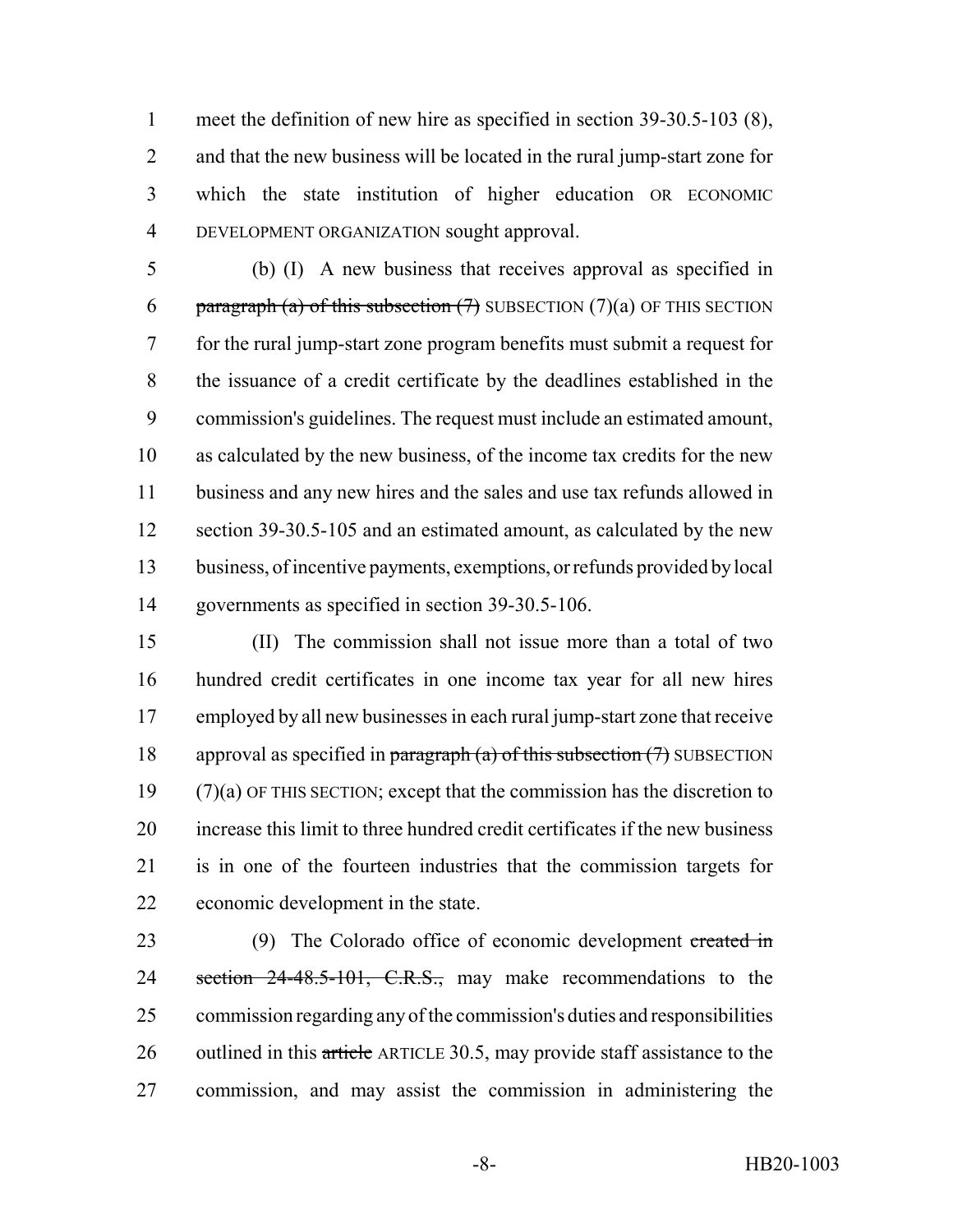1 provisions of this article ARTICLE 30.5.

 **SECTION 3.** In Colorado Revised Statutes, 39-30.5-105, **amend** 3 (1)(a), (2)(a), (3)(a), and (3)(b) as follows:

 **39-30.5-105. Rural jump-start zone program benefits.** (1) **New business income tax credit.** (a) (I) If a new business locates in a rural jump-start zone during the income tax years commencing on or after 7 January 1, 2016, but before January 1, 2021 JANUARY 1, 2026, and the commission has approved the new business for the rural jump-start zone program benefits as specified in section 39-30.5-104 (7)(a), then except 10 as provided in subparagraph  $(H)$  of this paragraph  $(a)$  SUBSECTION (1)(a)(II) OF THIS SECTION, the new business is entitled to receive an annual income tax credit in an amount equal to one hundred percent of 13 the income taxes imposed by article 22 of this title TITLE 39 on the income derived from its activities in the rural jump-start zone for four consecutive income tax years beginning with the first income tax year designated by the commission in the first credit certificate. The commission shall conduct an annual review to verify that the new business continues to 18 meet the requirements set forth in this article ARTICLE 30.5 and shall issue a credit certificate to the new business for every income tax year during the four-year period only if the commission is satisfied the requirements are being met.

 (II) A new business may seek an extension of the four-year 23 benefits period specified in subparagraph  $(I)$  of this paragraph  $(a)$ 24 SUBSECTION  $(1)(a)(I)$  OF THIS SECTION by completing a written application to the commission. The extension may not exceed an additional four years. The application for extension must include an explanation of the new business' need for the extension and any other information the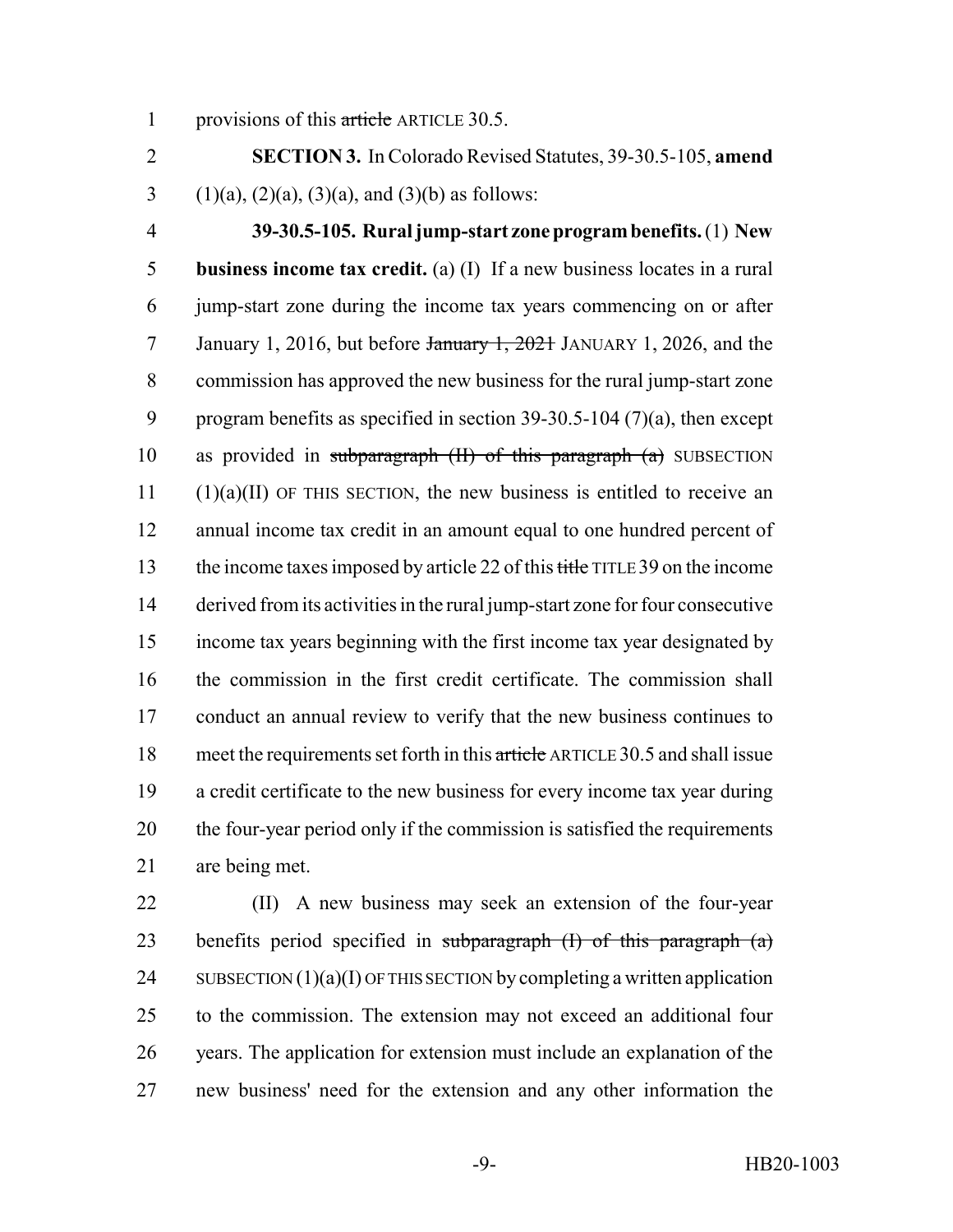commission deems necessary. In deciding whether to grant the extension, the commission must consider the state of the economy in the rural jump-start zone, the estimated demand for tax credits allowed in this section for other new businesses, and the importance of these credits in incentivizing the new business. The extension application must be considered at a regularly scheduled meeting of the commission where the public is allowed to comment.

 (2) **New hire income tax credit.** (a) (I) Except as provided in 9 section 39-30.5-104 (7)(b)(II) and subparagraph (II) of this paragraph (a) 10 SUBSECTION  $(2)(a)(II)$  OF THIS SECTION, if a new hire is employed by a new business, and the commission has approved the new business for the rural jump-start zone program benefits as specified in section 39-30.5-104 (7)(a), for income tax years commencing on or after January 1, 2016, but 14 before January 1, 2021 JANUARY 1, 2026, new hires are entitled to receive an income tax credit in an amount equal to one hundred percent of the income taxes imposed by article 22 of this title TITLE 39 on the new hire's wages paid by the new business for work performed in the rural 18 jump-start zone for four consecutive income tax years beginning with the first income tax year in which the new hire is employed by the new business. The commission shall conduct an annual review to verify that 21 the new hire and the new business continue to meet the requirements set 22 forth in this article ARTICLE 30.5 and shall issue a credit certificate to the new business for each new hire for every income tax year during the four-year period only if the commission is satisfied the requirements are being met.

 (II) A new business may seek an extension of the four-year 27 benefits period specified in subparagraph  $(I)$  of this paragraph  $(a)$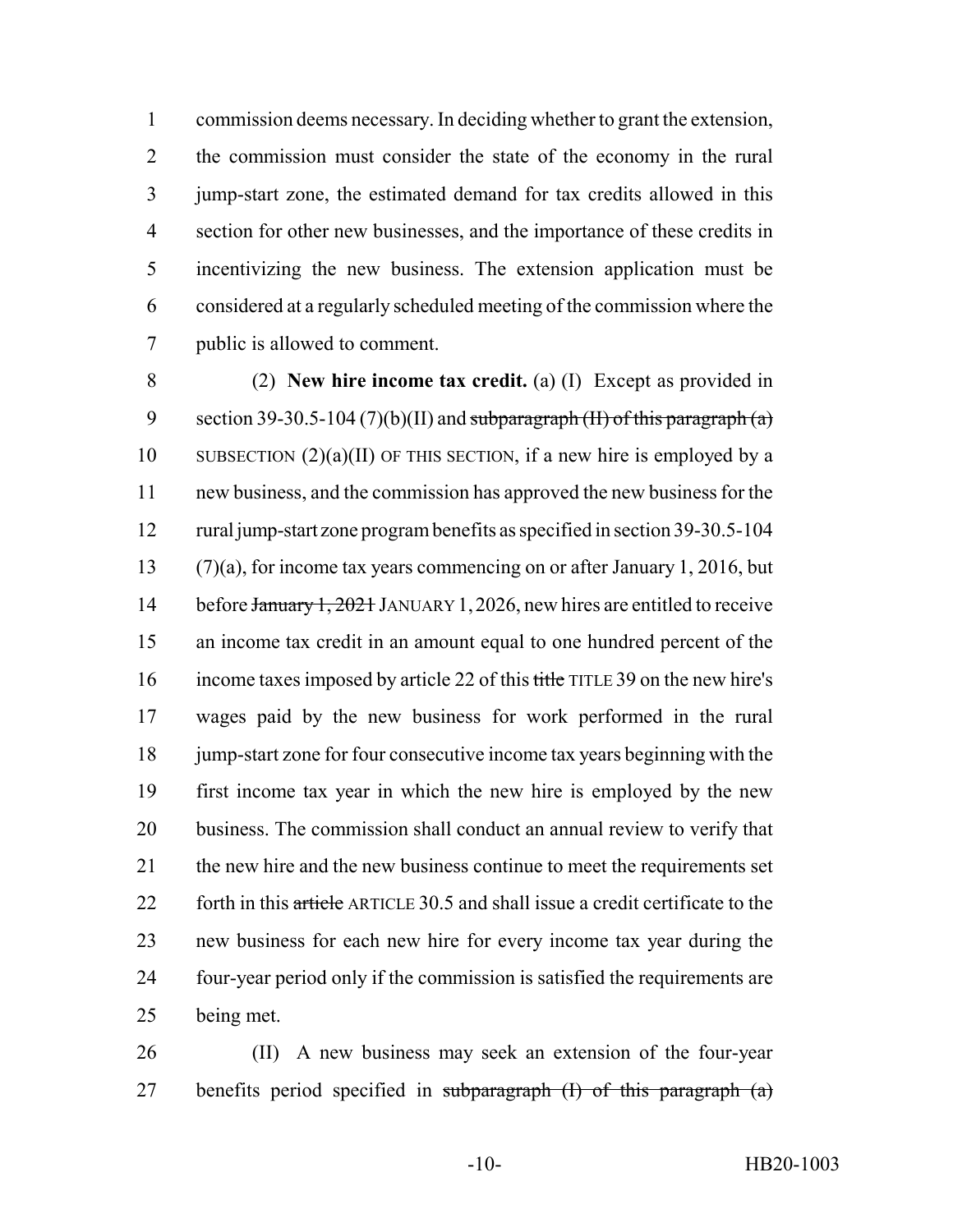1 SUBSECTION  $(2)(a)(I)$  OF THIS SECTION by completing a written application to the commission. The extension may not exceed an additional four years. The application for extension must include an explanation of the new business' need for the extension and any other information the commission deems necessary. In deciding whether to grant the extension, the commission must consider the state of the economy in the rural jump-start zone, the estimated demand for tax credits allowed in this section for other new businesses, and the importance of these credits in incentivizing the new business. The extension application must be considered at a regularly scheduled meeting of the commission where the public is allowed to comment.

 (3) **New business sales and use tax refund.** (a) Each new business is eligible for a refund for all sales and use taxes imposed under 14 parts 1 and 2 of article 26 of this title TITLE 39 on the purchase of all tangible personal property acquired by the new business and used exclusively within the rural jump-start zone. Except as provided in 17 paragraph (b) of this subsection  $(3)$  SUBSECTION  $(3)(b)$  OF THIS SECTION, 18 the new business is eligible for the refund allowed in this paragraph  $(a)$  SUBSECTION (3)(a) for four consecutive years beginning with the date the commission approved the new business for the rural jump-start zone program benefits as specified in section 39-30.5-104 (7)(a).

 (b) A new business may seek an extension of the four-year period 23 specified in paragraph (a) of this subsection  $(3)$  SUBSECTION  $(3)(a)$  OF THIS SECTION by completing a written application to the commission. The extension may not exceed an additional four years. The application for extension must include an explanation of the new business' need for the extension and any other information the commission deems necessary. In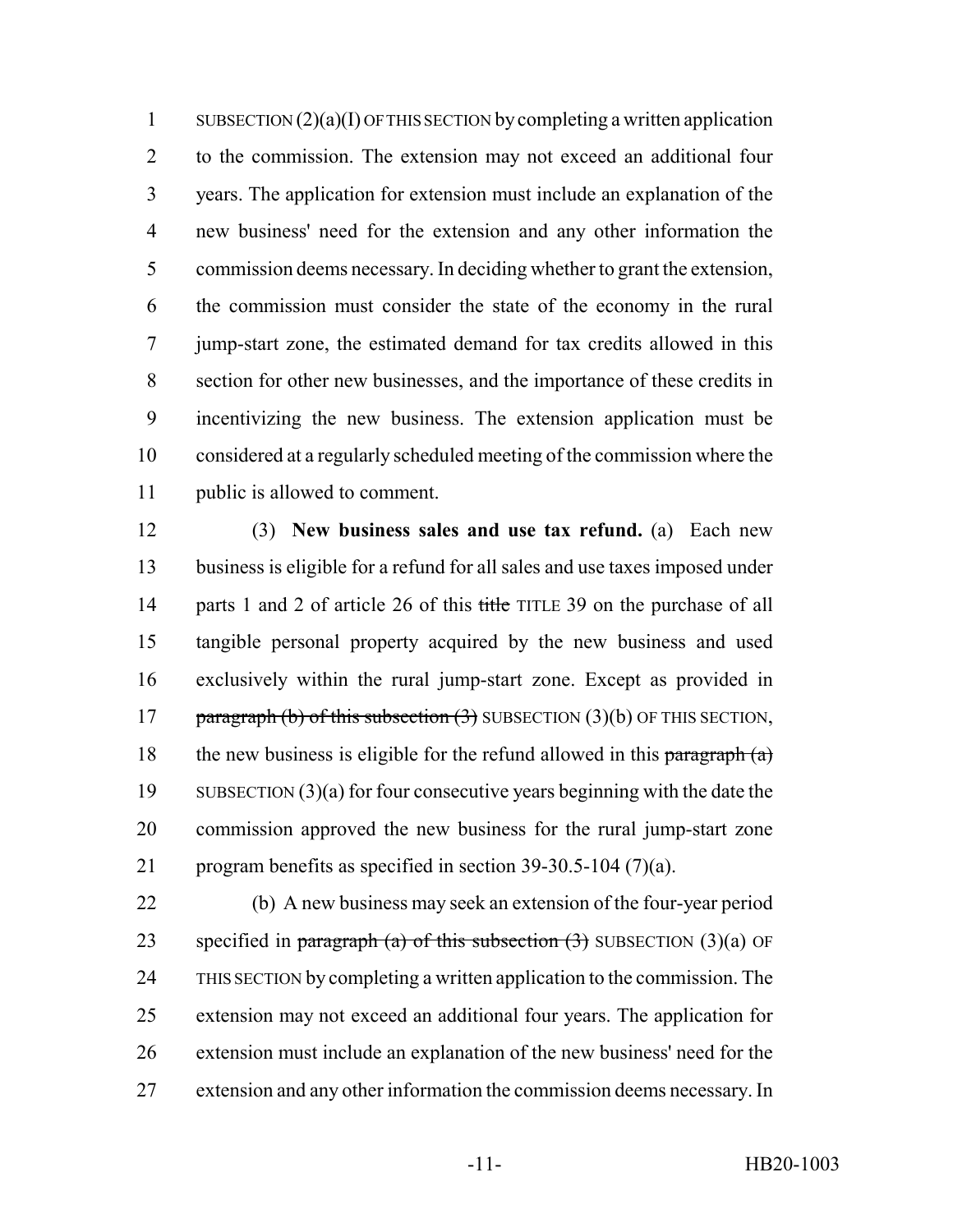deciding whether to grant the extension, the commission must consider the state of the economy in the rural jump-start zone, the estimated demand for sales and use tax refunds allowed in this section for other new businesses, and the importance of the refund in incentivizing the new business. The extension application must be considered at a regularly scheduled meeting of the commission where the public is allowed to comment.

- **SECTION 4.** In Colorado Revised Statutes, 39-30.5-107, **amend** 9 (1) introductory portion and  $(1)(b)$  as follows:
- 

**39-30.5-107. Rural jump-start zone reporting requirements.**

 (1) The commission shall annually post on the Colorado office of economic development's website, and include in the commission's annual report required to be presented to the general assembly pursuant to section 14 24-46-104 (2),  $C.R.S.,$  the following information regarding any rural 15 jump-start zone program benefits allowed under this article ARTICLE 30.5:

 (b) The state institution of higher education OR ECONOMIC DEVELOPMENT ORGANIZATION that submitted the application;

 **SECTION 5. Act subject to petition - effective date - applicability.** (1) This act takes effect at 12:01 a.m. on the day following the expiration of the ninety-day period after final adjournment of the general assembly (August 5, 2020, if adjournment sine die is on May 6, 22 2020); except that, if a referendum petition is filed pursuant to section 1 (3) of article V of the state constitution against this act or an item, section, or part of this act within such period, then the act, item, section, or part will not take effect unless approved by the people at the general election to be held in November 2020 and, in such case, will take effect on the date of the official declaration of the vote thereon by the governor.